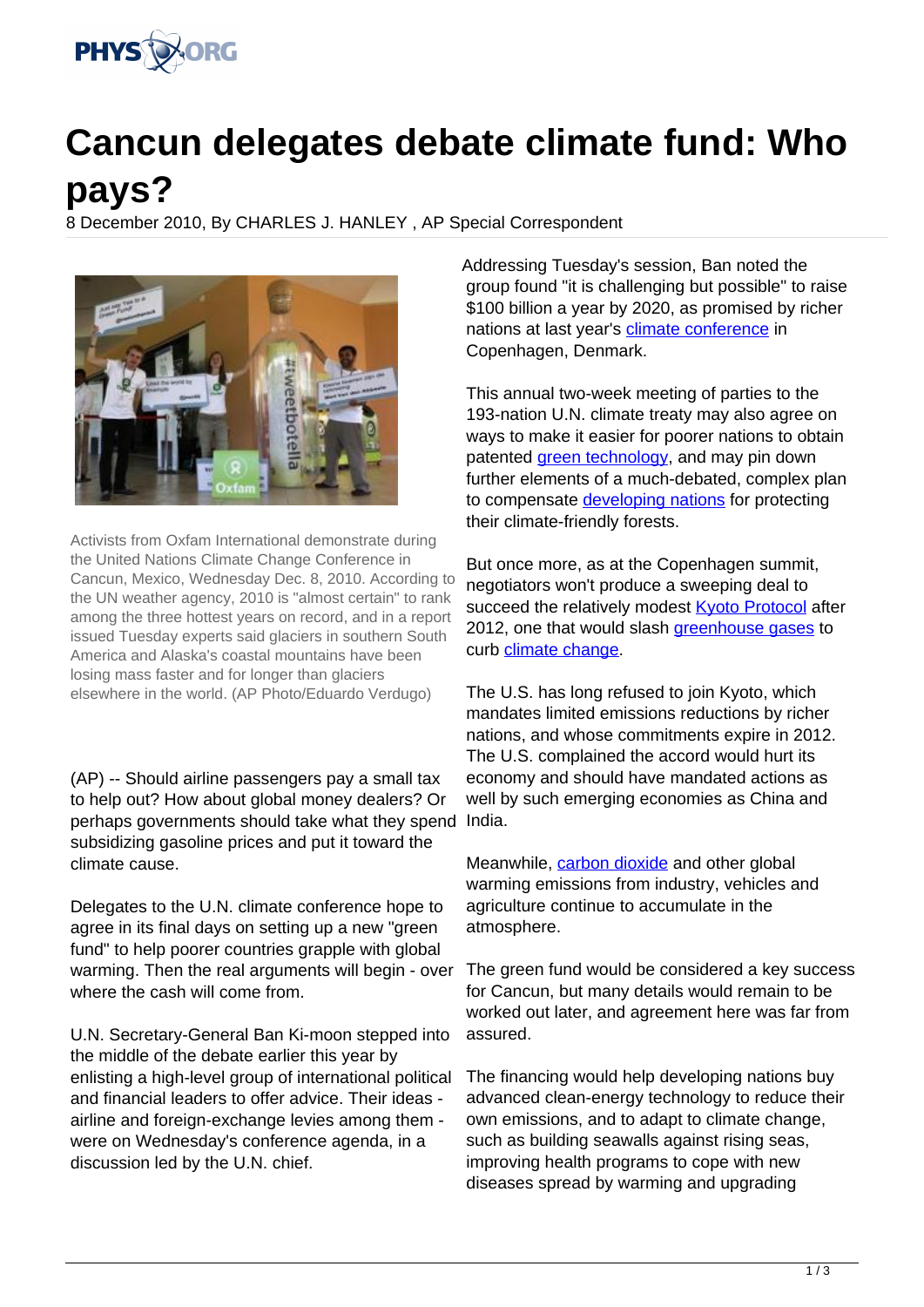

farming practices to compensate for shifting rain patterns.

Among other unresolved issues, developing countries were resisting efforts to give the World Bank a role in administering the eventual fund. They view the World Bank as too much under the control of richer nations and want the U.N. itself to run the fund.

The World Bank "has long been imposing policy conditions and programs on South countries and peoples," complained dozens of international advocacy groups in an open letter to the conference.

More central were lingering disputes over the size and sources of the fund.

Behind closed doors, haggling over the text of proposed Cancun decisions, delegates dueled over federal government gave \$72 billion in subsidies to what developing nations considered an inadequate goal - the \$100 billion a year by 2020.

They view such finance not as aid but as compensation for the looming damage from two centuries of northern industrial emissions, and propose that the richer countries commit 1.5 percent of their annual gross domestic product today roughly \$600 billion a year.

Northern delegations resisted such ambitious targets, and also objected to language indicating most of the fund's money should come from direct government contributions. They leaned toward the conclusions of Ban's advisory group as the basis for the inevitably intense funding debate following a Cancun decision.

The group's final report last month said the greatest contributions should come from private investment and from "carbon pricing," either a direct tax broadly on emissions tonnage from power plants and other industrial sources or a system of auctioning off emissions allowances that could be traded among industrial emitters.

Either route would make it economical for enterprises to minimize emissions, and would produce revenue.

The United States has been a major holdout against such carbon pricing plans, however, and the impending Republican takeover of the U.S. House of Representatives all but guarantees none will be enacted for at least two years.

The U.N. advisers also see possible revenue sources in a tax or trading system for fuel emissions of international airliners and merchant ships, or a fee on air tickets, with a potential for \$10 billion a year.

They also suggested a possible levy on foreignexchange transactions, producing possibly another \$10 billion, and removal of government subsidies of fossil fuels, with the money redirected to a climate fund.

Fuel subsidies are believed to run into tens of billions of dollars annually worldwide. The U.S. the fossil fuel industry between 2002 and 2008, says a study by the Environmental Law Institute.

©2010 The Associated Press. All rights reserved. This material may not be published, broadcast, rewritten or redistributed.